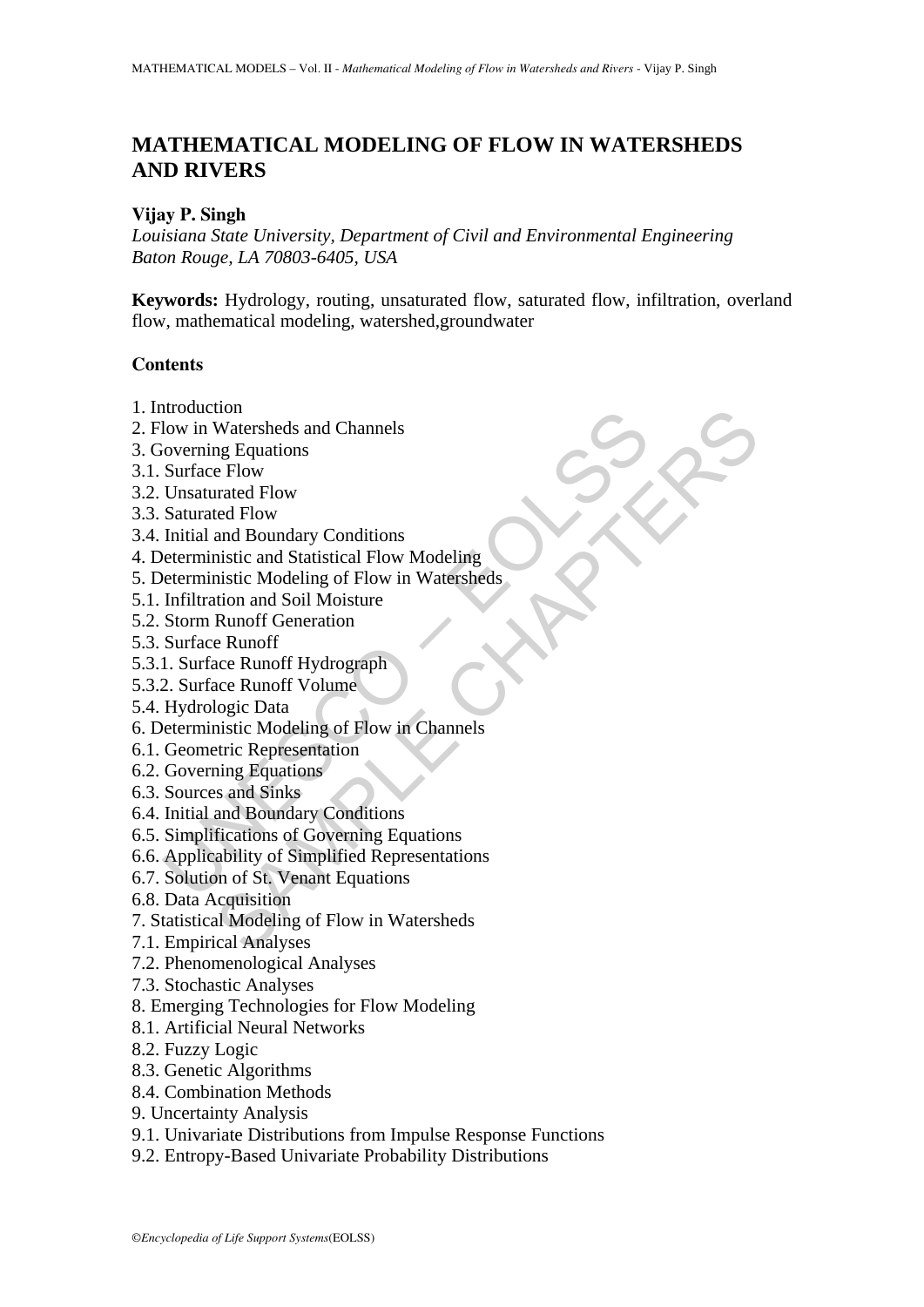9.3. Joint Probability Distributions 9.4. Point Estimation Methods 10. Hydrologic Design Glossary Bibliography Biographical Sketch

### **Summary**

New flow modeling techniques currently being developed are either based on *ANN*, *FL*, or *GA*, or are part deterministic and part stochastic. Watersheds and rivers are inherently spatial and complex, and our understanding of flow in these systems is less than complete. Many of the flow systems are either fully stochastic or part-stochastic and part-deterministic. Their stochastic nature can be attributed to randomness in one or more of the following components that constitute them: (1) system structure (geometry), (2) system dynamics, (3) forcing functions (sources and sinks), and (4) initial and boundary conditions. As a result, a stochastic description of these systems is needed, and the statistical techniques are available which enable development of such a description. Stochastic techniques are based on either point estimation methods or probability distribution functions. Copulas have tremendous potential in describing dependence between flow variables.

## 1. Introduction

-deterministic. Their stochastic nature can be attributed to rance of the following components that constitute them: (1) system straysstem dynamics, (3) forcing functions (sources and sinks), andary conditions. As a result inistic. Their stochastic nature can be attributed to randomness in on following components that constitute them: (1) system structure (geome dynamics, (3) forcing functions (sources and sinks), and (4) initial recondition Atmosphere is the source of water that flows overland and in channels, even though the amount of water stored in the atmosphere as water vapor is small, as compared with that in oceans and seas, polar icecaps, lakes and streams, and ground water. The atmospheric water falls on the land surface, streams, lakes, ponds, and seas and oceans as precipitation. Part of this precipitation returns to the atmosphere through evaporation as water vapor, and part of it may either run off or get stored. The remainder fills in the depressions on the ground, meets the infiltrative demand of the soil, and runs off the ground to form stream flow. The infiltrated water percolates down and recharges groundwater and may eventually become stream flow. The final destination of all streams is ocean, so streamflows finally reach seas and oceans. This cyclic movement of water from the atmosphere through precipitation to the land, through stream flow to the ocean, and through evaporation and evapotranspiration back to the atmosphere is called the hydrologic or water cycle. The movement of water, of course, follows devious paths and occurs in different directions. The flow of water in watersheds and rivers represents one component of this cycle, and constitutes the subject matter of this chapter.

## 3B**2. Flow in Watersheds and Channels**

A watershed is comprised of land areas and channels and may have lakes, ponds or other water bodies, depending on its size. The flow of water on land areas occurs not only over the surface but also below it in the unsaturated zone immediately below and further below in the saturated flow. The water over the land surface flows as overland flow; it occurs in both directions, longitudinal and transverse but its predominant direction is longitudinal. Thus, although overland is two-dimensional, its one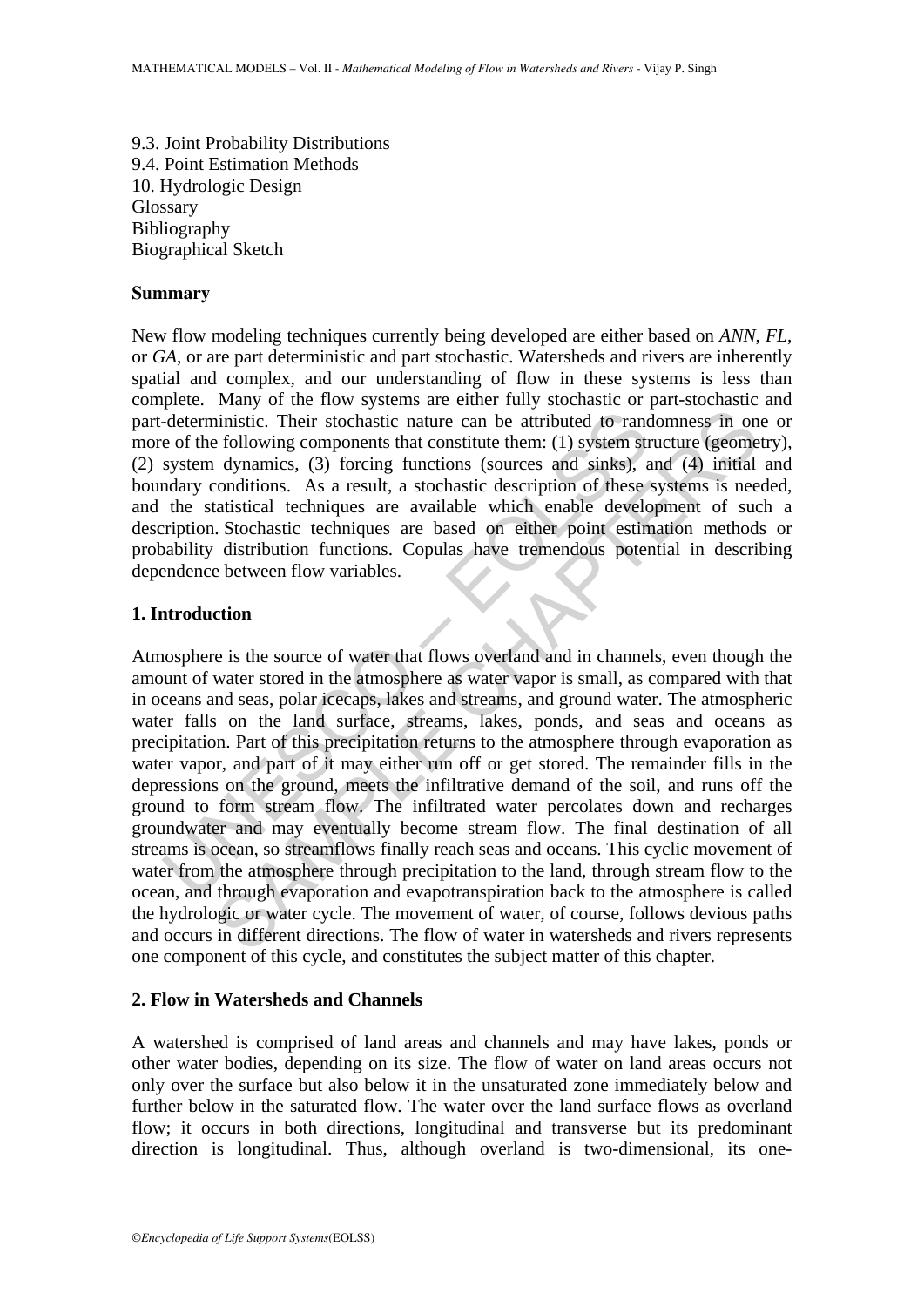dimensional approximation is acceptable for most cases of practical interest. The flow in the unsaturated zone, called unsaturated flow, occurs predominantly vertically downward. The flow in reality is three dimensional but its one-dimensional or at most two-dimensional approximation suffices for most cases of interest. Of course the predominant direction of unsaturated soil moisture flow may change as the degree of saturation changes. When the soil becomes saturated the predominant flow direction changes and becomes longitudinal. The flow in the saturated zone, groundwater flow or baseflow, occurs principally longitudinally. In this case also, the flow is threedimensional but its two dimensional or even one dimensional approximation will be adequate for practical purposes. When water returns to the atmosphere, it moves upward and the flow is three-dimensional. However, the principal direction is vertically upward. The return of water to the atmosphere as vapor will not be included in this chapter.

The flow of water in channels, streams and rivers occurs primarily and predominantly in the longitudinal direction. Locally, the flow may occur in the transverse direction as well as in the vertical direction. Theoretically the flow is three dimensional but its onedimensional approximation is adequate. The term channel is used in a broad sense and includes rivers, streams, bayous, brooks, creeks, canals, sewers, partially flowing pipes and tunnels, gutters, borders, and furrows.

 It is clear from the above discussion that the movement of water in watersheds and rivers occurs in virtually all directions and is three-dimensional. The discussion in this chapter will be confined to one dimensional flow in the predominant-longitudinaldirection.

flow of water in channels, streams and rivers occurs primarily an longitudinal direction. Locally, the flow may occur in the trans as in the vertical direction. Theoretically the flow is three dimensional approximation is f water in channels, streams and rivers occurs primarily and predominant<br>dinal direction. Locally, the flow may occur in the transverse directio<br>the vertical direction. Theoretically the flow is three dimensional but its<br>a There is a multitude of flow modeling techniques which can be broadly classified as hydrologic and hydraulic. Hydrologic modeling is based on a spatially lumped form of the continuity equation, often called water budget or balance, and a flux relation expressing storage as a function of inflow and outflow (Singh, 1988). Since coupling of these two equations leads to a first order ordinary differential equation, only an initial condition is needed to solve this equation. This equation does not explicitly involve any spatial variability and expresses the flow variable as a function of only time.

Hydraulic modeling is based on the St. Venant equations or simplifications thereof. A vast amount of literature dealing with applications of these equations or their simplifications to flow modeling is available (Singh, 1996; ASCE, 1996). In a watershed there usually is a network of overland flow planes, river channels and tributaries, that is, each river may have a number of tributaries. For purposes of applying these equations, a given river may be divided into a number of reaches. The hydraulic equations are applied to each reach having its own drainage area and the system of equations corresponding to all the reaches are solved simultaneously. When the full St. Venant equations are applied, the computational demands may be formidable and the solution may be inefficient and may incur a large accumulated error. This may explain the reason for the increasing popularity of simplified hydraulic models. These simplified models include kinematic wave, diffusion wave, gravity wave, and quasisteady state. Linearized forms of the St. Venant equations are also popular for flow modeling (Dooge, 1980).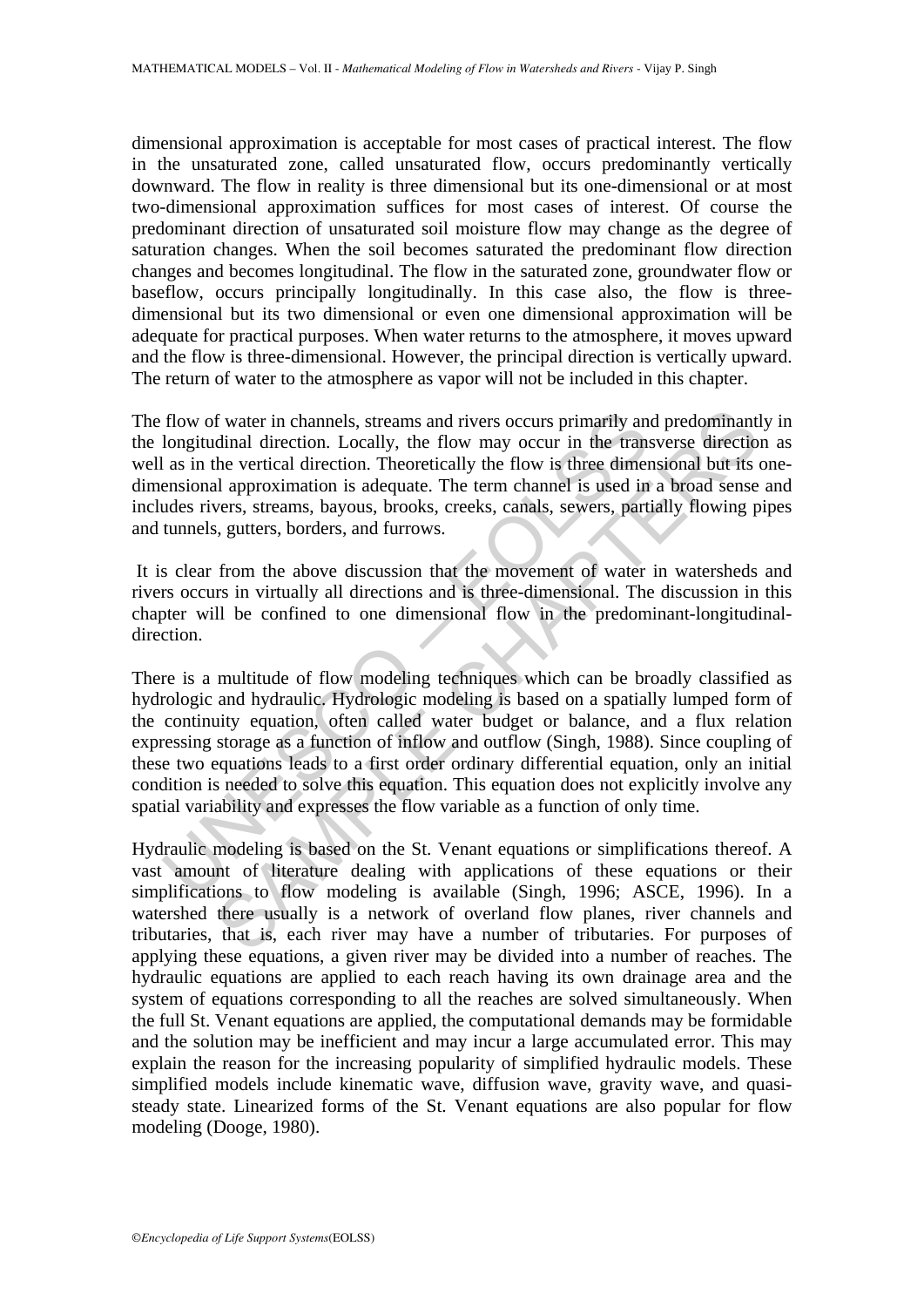For most problems of practical interest dealing with flow movement, analytical solutions for either full St. Venant equations or their simplified forms are not tractable and numerical solutions are therefore employed. Numerical methods to obtain solutions can be classified as: explicit finite difference, implicit finite difference, finite element, and boundary fitted coordinate (Singh, 1996). In each class there are many different types of methods. Different classes of methods are useful for different conditions.

#### 4B**3. Governing Equations**

ressed by an appropriate flux law. For surface flow, the consenses as a continuity equation, and that of momentum as an exercised as a continuity equation, and that of momentum as an exercised in the following discussion. by an appropriate flux law. For surface flow, the conservation of mas<br>as a continuity equation, and that of momentum as an equation of mos<br>on the flow conditions, these equations are expressed in a variety of fo<br>clear fro The laws that govern the movement of water over and below the ground or in rivers are the conservation of mass, momentum, and energy. For the movement of water in unsaturated and saturated zones below the ground, the momentum plays a relatively minor role and hence its conservation is not important. The conservation of energy is expressed by an appropriate flux law. For surface flow, the conservation of mass is expressed as a continuity equation, and that of momentum as an equation of motion. Depending on the flow conditions, these equations are expressed in a variety of forms, as will be clear from the following discussion.

#### **3.1. Surface Flow**

For simplicity, only the one-dimensional form of the governing equations using a control volume is given here. The continuity equation can be expressed as

$$
\frac{\partial A}{\partial t} + \frac{\partial Q}{\partial x} = q(x, t) - i(x, t) - e(x, t)
$$
\n(1)

the momentum equation as

$$
\frac{\partial u}{\partial t} + u \frac{\partial u}{\partial x} + g \frac{\partial h}{\partial x} = g(S_0 - S_f) - \frac{(q - i)(u - v)}{A}
$$
 (2)

and the energy equation as

$$
\frac{\partial u}{\partial t} + u \frac{\partial u}{\partial x} + g \frac{\partial h}{\partial x} = g(S_0 - S_f) + \frac{u - v(v/u)}{2A}q
$$
\n(3)

where *A* is the flow cross-sectional area, *Q* is the discharge (volumetric rate  $=u.A$ ), *u* is the average flow velocity, *h* is the depth of flow,  $S_0$  is the bed slope,  $S_f$  is the frictional slope, *q* is the lateral inflow per unit length of flow, *i* is the infiltration per unit length, *e* is the evaporation rate and other abstractions per unit length, *v* is the velocity of lateral inflow in the longitudinal direction, *x* is the distance in the longitudinal direction, and *t* is time. Except for the term expressing the influence of lateral inflow or outflow, Eqs. (2) and (3) are equivalent. Therefore, only Eq. (2) will henceforth be referred to.

Equation  $(1)$ , in conjunction with either Eq.  $(2)$  or  $(3)$ , can be employed to model surface flows on plains and/or in channels. Two popular approximations of Eq. (2) are the diffusion-wave and kinematic-wave approximations (Lighthill and Whitham, 1955;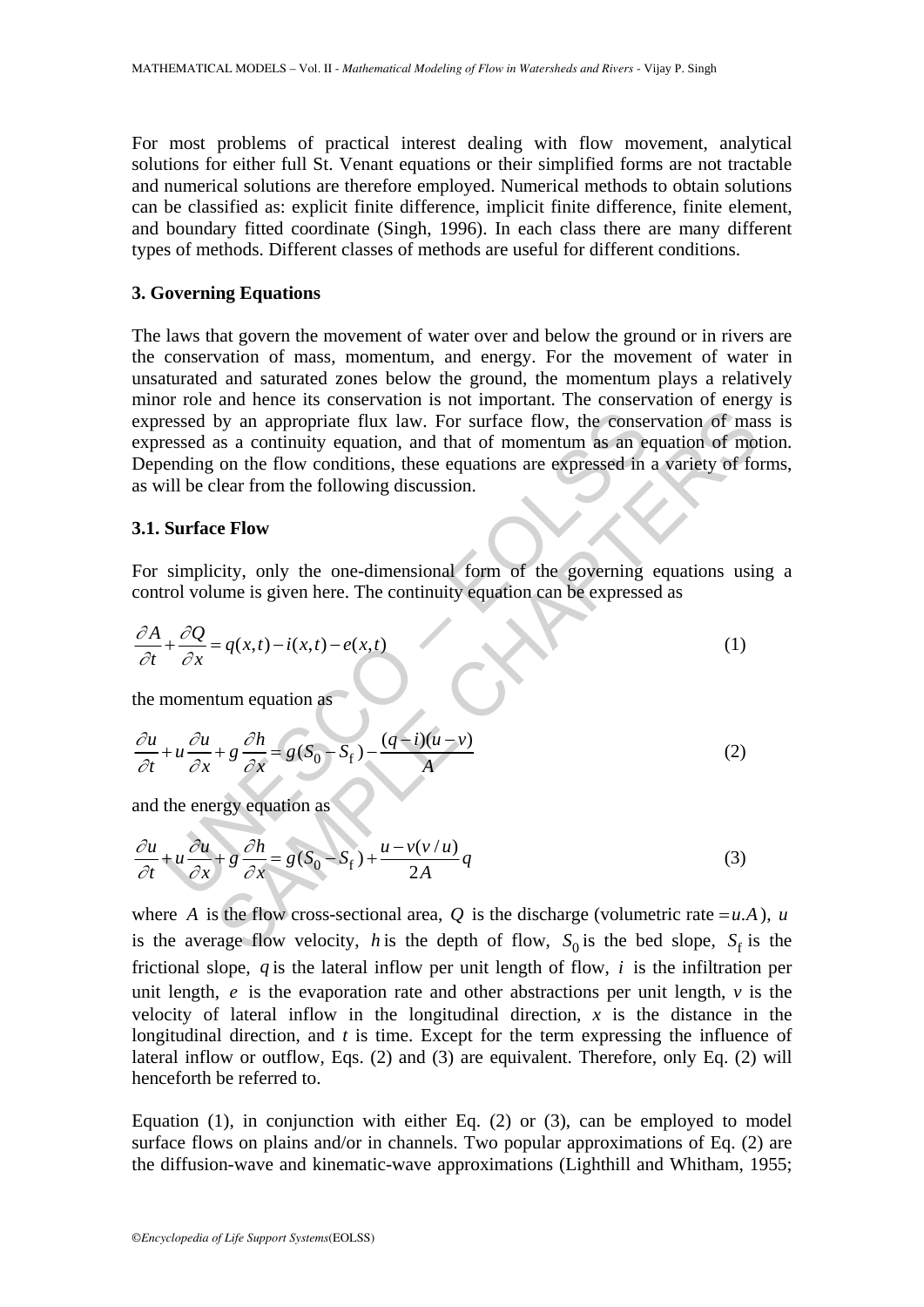Dooge, 1973; Singh, 1996), which can be expressed, respectively, as follows:

$$
\frac{\partial h}{\partial x} = S_0 - S_f \tag{4}
$$

$$
S_0 = S_f \tag{5}
$$

With use of a uniform flow formula such as Manning's or Chezy's,  $S_f$  can be expressed as

$$
S_{\rm f} = \beta \frac{u^2}{R^a} \tag{6}
$$

where  $\beta = 1/C^2$  and  $a = 1$  for Chezy's equation;  $\beta = n_m^2$  and  $a = 4/3$  for Manning's equation; *C* is Chezy's roughness coefficient,  $n_m$  is Manning's roughness factor, and *R* is the hydraulic radius (=  $A/P$ , *P* = wetted perimeter).

Substitution of Eq. (6) into Eq. (5) and recognizing the unique relation between *R* and *h* leads to

$$
u = \alpha h^m, \quad m > 0 \quad \text{or} \quad Q = \alpha h^n, \quad n = m + 1 \tag{7}
$$

For  $\beta = 1/C^2$  and  $a = 1$  for Chezy's equation;  $\beta = n_m^2$  and  $a = 4$ <br>ation; C is Chezy's roughness coefficient,  $n_m$  is Manning's roust<br>be the hydraulic radius (=  $A/P$ ,  $P$  = wetted perimeter).<br>stitution of Eq. (6) into E EVALUATION  $a = 1$  for Chezy's equation;  $\beta = n_m^2$  and  $a = 4/3$  for Manni  $C$  is Chezy's roughness coefficient,  $n_m$  is Manning's roughness factor,  $d$  and it is  $(4/2, 6)$  and recognizing the unique relation between  $R$  where  $m = 0.5$  and  $\alpha = C(S_0)^{0.5}$  for Chezy's equation, and  $m = 2/3$  and  $\alpha = (S_0)^{0.5}/n_m$  for Manning's equation. Equation (7) is normally applied to wide rectangular cross-sections. Otherwise, *Q* can also be expressed in terms of *A* in place of *h* . The kinematic-wave approximation hypothesizes a unique relationship between the flux (average velocity), concentration (depth), and position. Thus, this approximation can also be expressed in forms different from Eq. (7), as shown by Beven (1979).

Woolhiser and Liggett (1967) showed that the kinematic wave approximation would be adequate if the kinematic wave number *K*, was greater than or equal to 20. *K* can be expressed as  $K = (S_0 L_0) / (h_0 F_0^2)$  where  $h_0$  is the normal depth,  $L_0$  is the flow plane length,  $F_0$  is the Froude number for normal flow =  $u_0/(gh_0)^{0.5}$ , and  $u_0$  is the normal velocity, This criterion is satisfied if the channel has a moderate slope and the flow is unsteady gradually varying and has little backwater effects (Ponce and Simons, 1977; Ponce et al., 1978; Hunt, 1984; Singh, 1996). The diffusion wave or non-inertia wave approximations are an improvement over the kinematic wave approximation because they are capable of accommodating backwater effects (Akan and Yen, 1977; Hager and Hager, 1985; Dooge and Napiorkowski, 1987; Singh, 1996). Likewise, gravity wave approximations perform well when inertial effects dominate over slope terms (Singh, 1996). These simplified approximations are adequate in most cases of practical interest (Yen, 1979, 1982; Marsalek et al., 1996; Singh, 1996).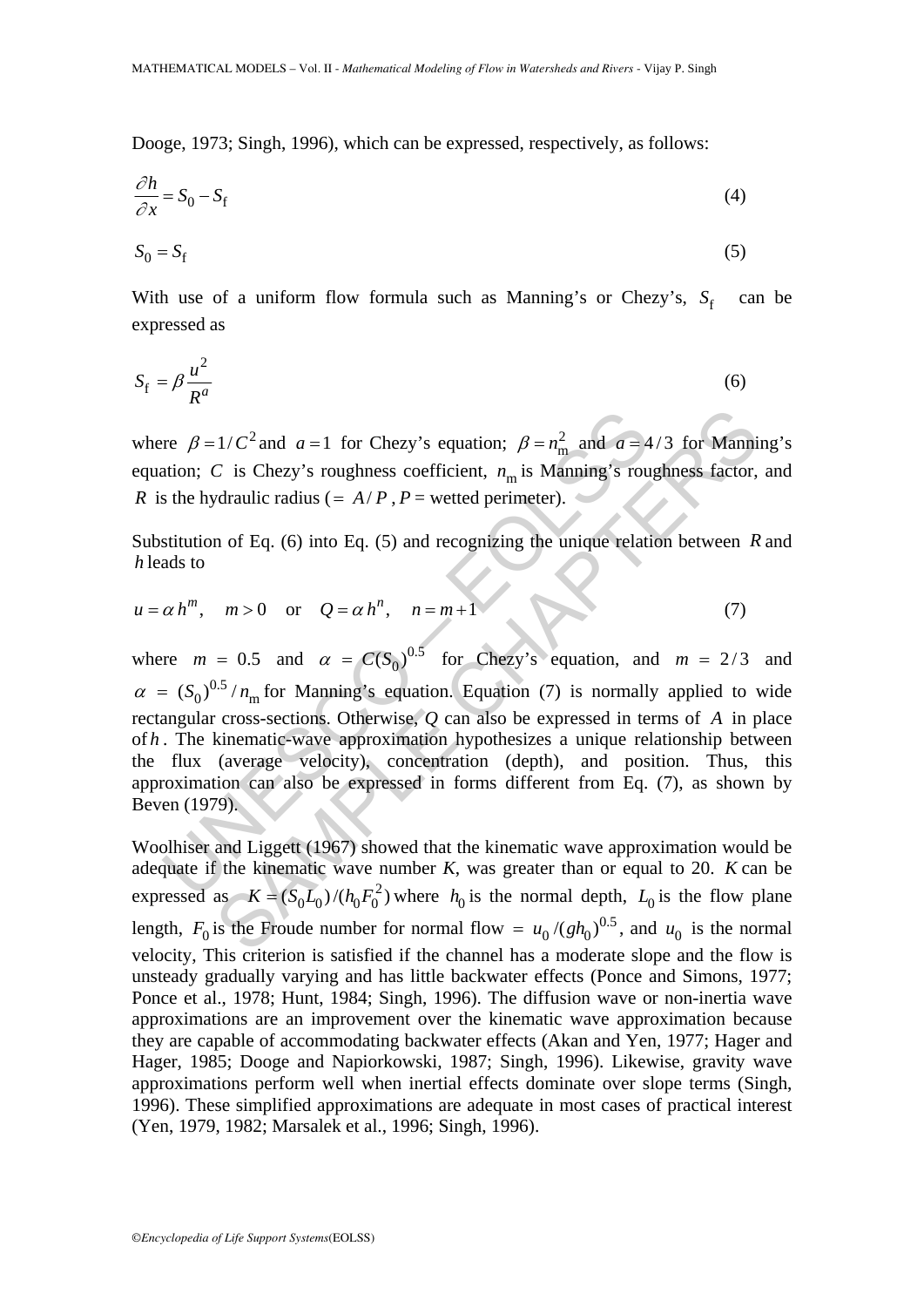If the control volume is extended to the scale of a watershed or a channel segment, then the flow variables are lumped or integrated in space and only their temporal variability is retained. Thus, integration of Eq. (1) in space leads to

$$
\frac{dS}{dt} = Q - I(t) - f(t) - E(t)
$$
\n(8)

where

$$
S = \int_{x_1}^{x_2} A \, dx, \quad Q = Q(x_2, t), \quad I = Q(x_1, t) + \int_{x_1}^{x_2} q \, dx,
$$
  

$$
f = \int_{x_1}^{x_2} i \, dx, \quad E = \int_{x_1}^{x_2} e \, dx
$$

The S is storage or volume, and Q is discharge as volumetric rate<br>time balance or water budget equation with two unknowns, S is<br>tires another equation relating S to Q, I, and/or other variable<br>tion between S and I and Q i storage or volume, and *Q* is discharge as volumetric rate. Equation (8)<br>
shance or water budget equation with two unknowns, *S* and *Q*. Its solu<br>
other equation relating *S* to *Q*, *I*, and/or other variables. A very g where *S* is storage or volume, and *Q* is discharge as volumetric rate. Equation (8) is a volume balance or water budget equation with two unknowns, *S* and*Q* . Its solution requires another equation relating *S* to *Q* , *I* , and/or other variables. A very general relation between *S* and *I* and *Q* is (Singh, 1988):

$$
S = \sum_{j=0}^{M} a(Q, I) \frac{d^{j}Q}{dt^{j}} + \sum_{l=0}^{N} b(Q, I) \frac{d^{l}I}{dt^{l}}
$$
(9)

where *a* and *b* are coefficients, and *M* and *N* are some integers. A special case, involving one of the most frequently used relations in hydrology, is  $S = S(Q)$ :

$$
S = KQ, \quad S = kQ^{\beta} \tag{10}
$$

where *K* is the storage parameter (lag time for  $\beta = 1$ ), and *k* and  $\beta$  are parameters. Eq. (10) can be derived from the momentum equation. As an example, consider Eq. (7) with  $n = 1$ . By multiplying both sides by  $dx \sim x_2 - x_1$  and recalling that  $S = dx \cdot h$  and *Q* is volumetric flow rate, Eq. (10) results immediately.

### **3.1. Unsaturated Flow**

In the unsaturated zone below the land surface, part of the pore space is occupied by air, so the degree of saturation is to be taken into account when dealing with unsaturated flow. The moisture content  $\theta$  in the medium (volume of water per unit volume of porous medium) is a function of the capillary pressure  $\psi < 0$ , and likewise is the medium's hydraulic conductivity  $K(\psi)$ . The basic governing equations for unsaturated flow are the continuity equation and a flux law given by Darcy's equation in lieu of the momentum equation or energy equation. This flux law can also be derived from energy conservation considerations. The three-dimensional continuity equation, under the assumption of incompressible water, can be written as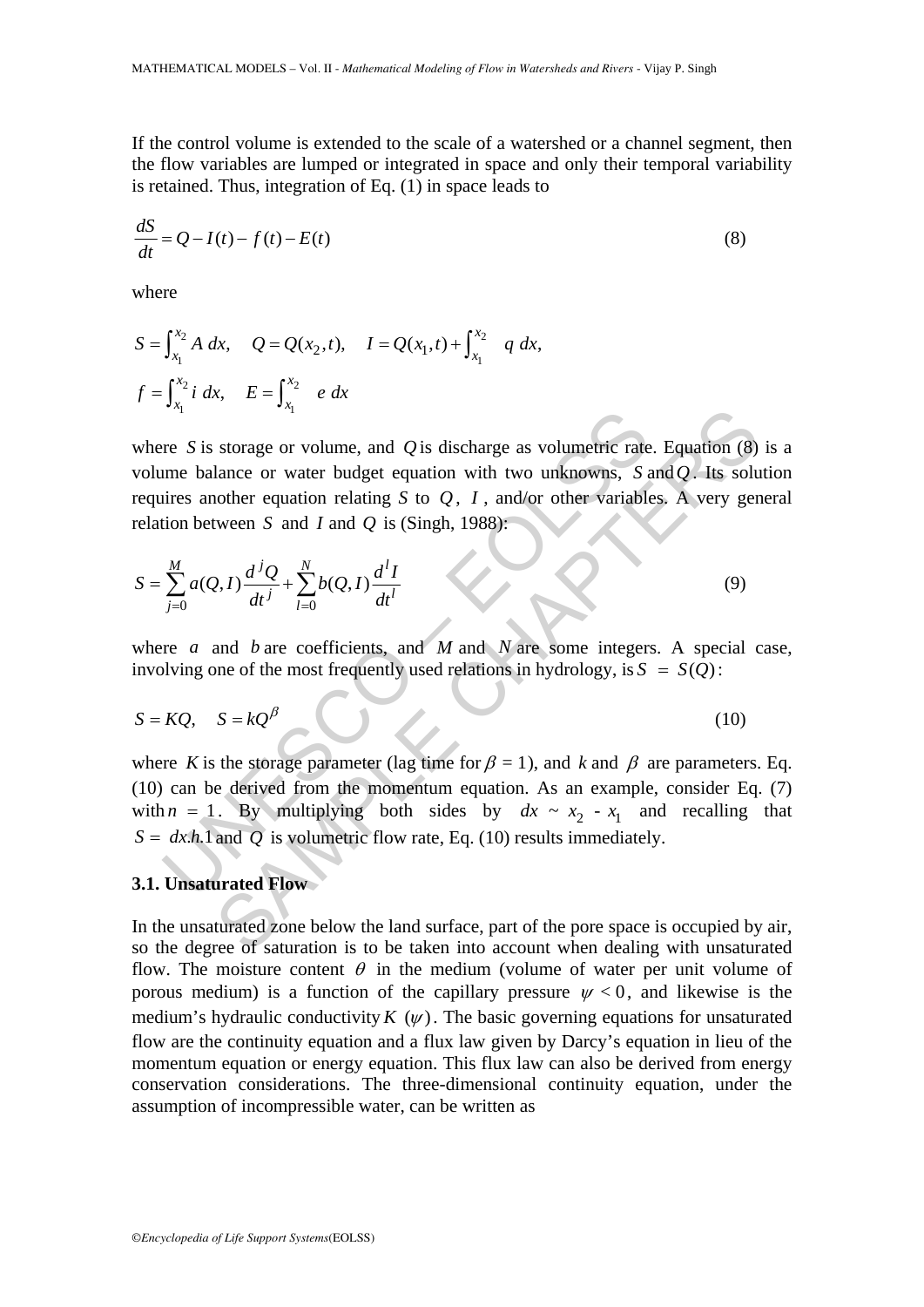$$
\frac{\partial q_x}{\partial x} + \frac{\partial q_y}{\partial y} + \frac{\partial q_z}{\partial z} = -\frac{\partial \theta}{\partial t}
$$
\n(11)

and Darcy's equation as

$$
q_s = -K_s(\psi)\frac{\partial h}{\partial s}, \quad s = x, y, z; \quad \vec{q} = \{q_x, q_y, q_z\}
$$
\n(12)

where *h* is the hydraulic head and  $q_s$  is the flux in the *s* direction. Substituting Eq. (12) into Eq. (11) and recalling that  $h = \psi + z$ , one gets

$$
\frac{\partial}{\partial x}\left(K_x(\psi)\frac{\partial \psi}{\partial x}\right) + \frac{\partial}{\partial y}\left(K_y(\psi)\frac{\partial \psi}{\partial y}\right) + \frac{\partial}{\partial z}\left(K_z(\psi)\frac{\partial \psi}{\partial z} + K_z(\psi)\right)
$$
  
\n
$$
= C(\psi)\frac{\partial \psi}{\partial t},
$$
  
\n
$$
C(\psi) = \frac{\partial \theta}{\partial \psi}
$$
  
\nwhere  $C(\psi)$  is the specific moisture capacity. This is the well-known Richards equa  
\n(Richards, 1931). Based on simplifications of porous media properties (anisotropy)  
\nheterogeneity) and the nature of flow, a number of simpler versions can be der  
\n(Singh, 1997b).  
\nA popular approximation is the kinematic wave approximation which assumes a un  
\nrelation between flux and soil moisture content as:  
\n $q_s = K_s(\theta), s = x, y, z; \quad \bar{q} = \{q_x, q_y, q_z\}$  (14)  
\nOn the other hand, if the control volume is extended to a soil element, then spat  
\nlumped equations can be derived. For example, Eq. (11) can be integrated over sq  
\nand expressed in the form of a water balance equation as  
\n
$$
\frac{dS(t)}{dt} = f_s(t) - f(t)
$$
 (15)  
\nwhere  $S(t)$  is the water depend in the soil element,  $f(t)$  is the response rate from  
\nthe same value of  $q_t$  and  $q_t$  is the average rate from  
\n
$$
\frac{dS(t)}{dt} = f_s(t) - f(t)
$$

where  $C(\psi)$  is the specific moisture capacity. This is the well-known Richards equation (Richards, 1931). Based on simplifications of porous media properties (anisotropy and heterogeneity) and the nature of flow, a number of simpler versions can be derived (Singh, 1997b).

A popular approximation is the kinematic wave approximation which assumes a unique relation between flux and soil moisture content as:

$$
q_s = K_s(\theta), \quad s = x, y, z; \quad \vec{q} = \{q_x, q_y, q_z\}
$$
 (14)

On the other hand, if the control volume is extended to a soil element, then spatially lumped equations can be derived. For example, Eq. (11) can be integrated over space and expressed in the form of a water balance equation as

$$
\frac{dS(t)}{dt} = f_s(t) - f(t) \tag{15}
$$

where  $S(t)$  is the water stored in the soil element,  $f_s(t)$  is the seepage rate from the element, and  $f(t)$  is the infiltration rate. The seepage rate is analogous to steady infiltration rate and is a function of soil characteristics. For most soils, this rate has been tabulated and is given in standard hydrology textbooks. If the initial storage space available in the element is  $S_0$ , then the change in the water storage space at any time *t* is

$$
W(t) = S_0 - S(t) = \int_0^t [f(t) - f_s(t)] dt
$$
\n(16)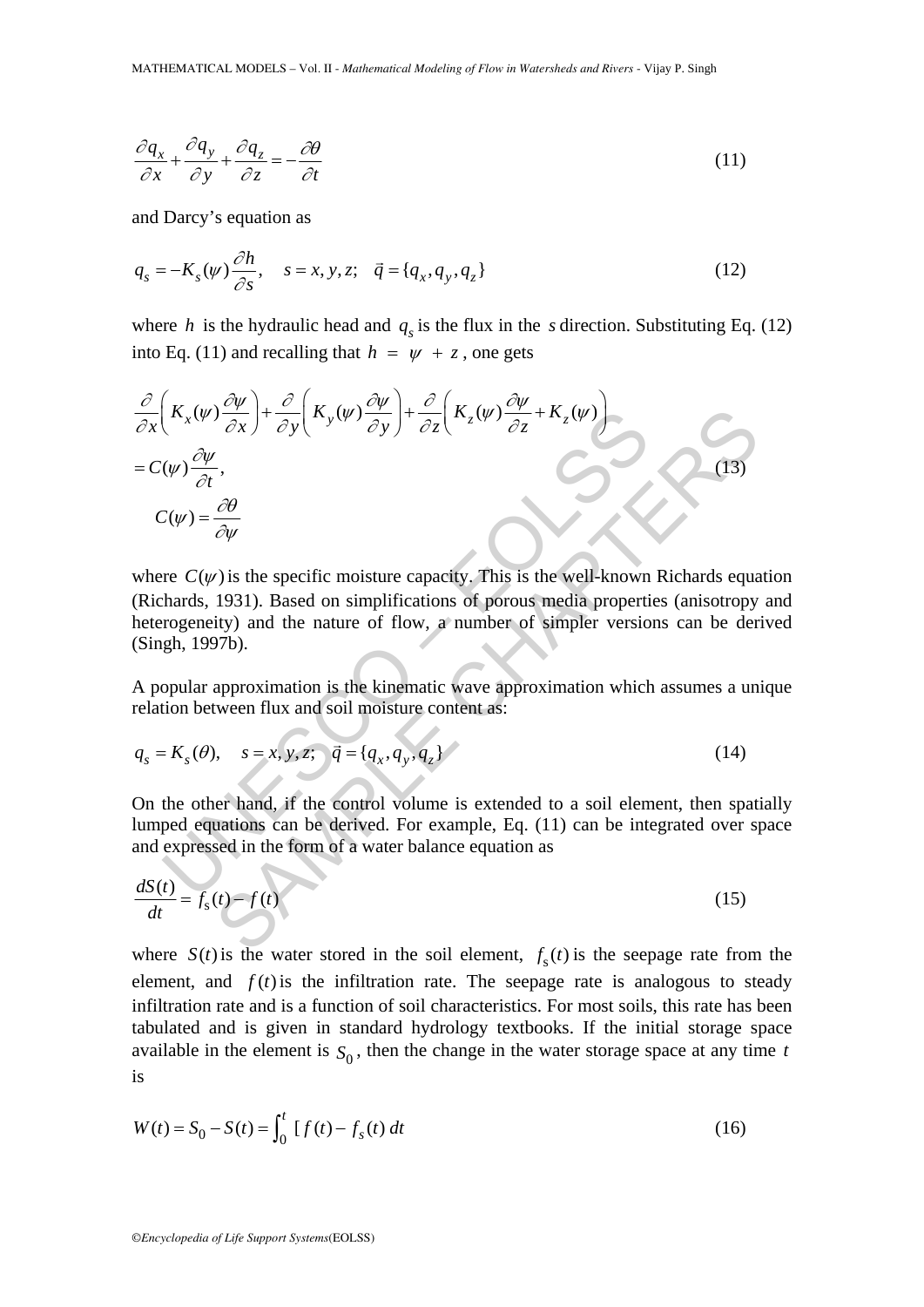which is an integral expression of continuity.

Another relation between  $f(t)$  and  $S(t)$  in lieu of Eq. (12), proposed by Singh and Yu (1990), can be expressed as

$$
f(t) = f_s(t) + \frac{a[S(t)]^m}{[S_0 - S(t)]^n}
$$
\n(17)

where  $a$ ,  $m$ , and  $n$  are positive real constants and are determined empirically. Equation (17) is a generalized flux relation for infiltration.

#### **3.3. Saturated Flow**

The governing equations for saturated flow are the continuity equation and the flux law specified by Darcy's equation. A three-dimensional form of continuity equation for incompressible flow is

$$
\frac{\partial q_x}{\partial x} + \frac{\partial q_y}{\partial y} + \frac{\partial q_z}{\partial z} = -S_s \frac{\partial h}{\partial t}
$$
 (18)

where  $S<sub>s</sub>$  is the specific storage for confined formations, or specific yield divided by the saturated thickness for unconfined formations. Darcy's equation can be written as

$$
q_s = -K_s \frac{\partial h}{\partial s}, \quad s = x, y, z; \quad \vec{q} = \{q_x, q_y, q_z\}
$$
(19)

governing equations for saturated flow are the continuity equation<br>
if id by Darcy's equation. A three-dimensional form of continum<br>
empressible flow is<br>  $\frac{\varepsilon}{\varepsilon} + \frac{\partial q_y}{\partial y} + \frac{\partial q_z}{\partial z} = -S_s \frac{\partial h}{\partial t}$ <br>
re  $S_s$  is th strain and the flux<br>
strain and the flux<br>
strained flux are the continuity equation and the flux<br>
strained flux is<br>  $\frac{2a}{c^2} = -S_s \frac{\partial h}{\partial t}$  (18)<br>
strained for the specific storage for confined formations, or specific y where  $K<sub>s</sub>$  is the saturated hydraulic conductivity in the  $s$  direction. Substitution of Eq. (19) into Eq. (18) gives the general flow equation, which specializes-depending on the simplifications of porous media properties and the nature of flow-into a number of equations, such as the Laplace equation, the diffusion equation, the Theis equation, the Poisson equation, the Boussinesq equation, and so on (Singh, 1997b).

# TO ACCESS ALL THE **38 PAGES** OF THIS CHAPTER, Visit[: http://www.eolss.net/Eolss-sampleAllChapter.aspx](https://www.eolss.net/ebooklib/sc_cart.aspx?File=E6-03B-02-02)

#### 0B**Bibliography**

- - -

Akan, A.O. and Yen, B.C., 1977. A nonlinear diffusion wave model for unsteady open channel flow. *Proceedings of the* 17*th IAHR Congress*, August, Baden-Baden, Germany. [Application of diffusion wave theory to open channel flow.]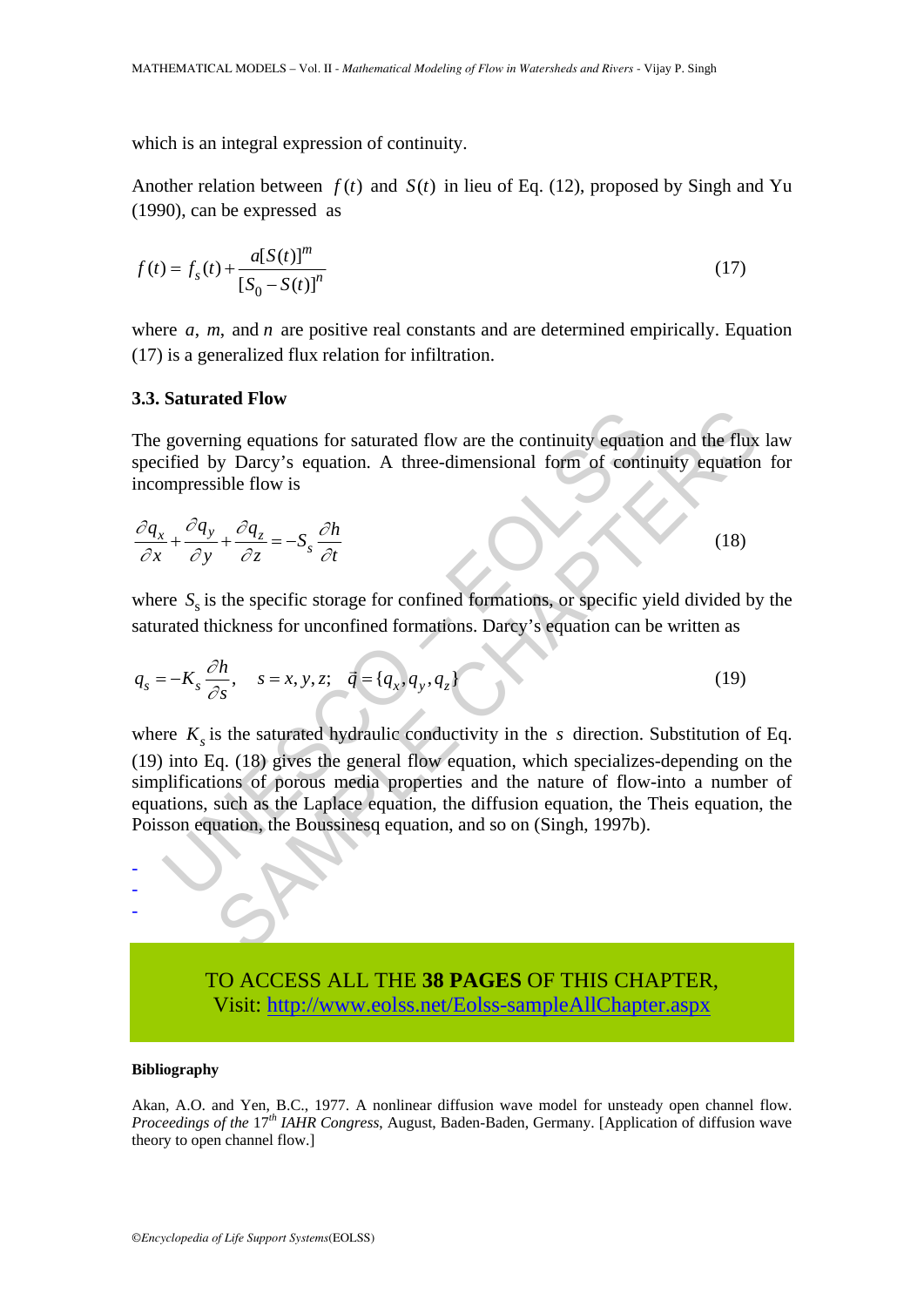ASCE, 1996. *Handbook of Hydrology*. ASCE Manuals and reports on Engineering Practice No. 28, American Society of Civil Engineers, New York. [A hydrology handbook.]

Beven, K. 1979. On the generalized kinematic routing method. *Water Resources Research*, 15(5): 1238– 1242. [Different kinematic wave flux formulations.]

Chang, C., Tung, Y. and Yang, J., 1995. Evaluation of probability point estimate methods. *Applied Mathematical Modeling*, 19(2)): 95-105. [A method for uncertainty analysis.]

Chau, K.W., 2002. Calibration of flow and water quality modeling using genetic algorithms. *Lecture Notes in Artificial Intelligence*, 2557: 720-720. [An application of genetic algorithms.]

Chau, K.W. and Cheng, C.T., 2002. Real-time prediction of water stage with artificial neural network approach. *Lecture Notes in Artificial Intelligence*, 2557: 715-715. [An application of ANNs.]

Cheng, C.T. and Chau, K.W., 2001. Fuzzy iteration methodology for reservoir flood control operation. *Journal of American Water Resources Association*, 37(5): 1381-1388. [An application of fuzzy logic.]

Cheng, C.T., Ou, C.P. and Chau, K.W., 2002. Combining a fuzzy optimal model with a genetic algorithms to solve multi-objective rainfall-runoff model calibration. *Journal of Hydrology*, 268(3): 72- 86. [A combination of genetic algorithm and fuzzy logic.]

g. C.T., Ou, C.P. and Chau, K.W., 2002. Combining a fuzzy optimal i<br>tithms to solve multi-objective rainfall-runoff model calibration. *Journal of E*<br>A combination of genetic algorithm and fuzzy logic.]<br>z, V.J.H., 1983. Co Out, C.P. and Chau, K.W., 2002. Combining a fuzzy optimal model with a generation of generation of generic algorithm and fuzzy logic.]<br>
.., 1983. Conditions governing the use of approximations for the Saint-Venant equatio Daluz, V.J.H., 1983. Conditions governing the use of approximations for the Saint-Venant equations for shallow surface water flow. *Journal of Hydrology*, 60: 43-58. [Criteria for validity of St. Venant equations and simplifications thereof.]

Dawson, C.W. and Wilby, R., 1998. An artificial neural network approach to rainfall-runoff modeling. *Hydrological Sciences Journal*, 43(1): 47-66. [An application of ANN to rainfall runoff.]

Dooge, J. C. I. 1959. A general theory of the unit hydrograph. *Journal of Geophysical Research*.

64(2):241–256. [Formulation of a general unit hydrograph theory.]

Dooge, J. C. I. 1973. *Linear Theory of Hydrologic Systems*. Tech. Bull. 1468. USDA, Agricultural Research Service, Washington, DC. [A book on linear rainfall-runoff systems.]

Dooge, J.C.I., 1980. *Flood routing in channels*. Unpublished notes, Department of Civil Engineering, University College, Dublin, Ireland. [Different methods of flow routing.]

Dooge, J.C.I. and Napiorkowski, J.J., 1987. Applicability of diffusion analogy in flood routing. *Acta Geophysica Polonica*, 35(1): 66-75. [Criteria for adequacy of diffusion wave theory.]

Dubrovin, T., Jolma, A. and Turunen, E., 2002. Fuzzy model for real-time reservoir operation. *Journal Water Resources Planning and Management*, *ASCE*, 123(3): 154-162. [An application of fuzzy logic.]

Dunne, T., 1978. Field studies of hillslope processes. in *Hillslope Hydrology*, edited by M.J. Kirkby, Wiley Interscience, New York, pp. 227-293. [Saturation runoff generation mechanism.]

Ferrick, M.G., 1985. Analysis of river wave types. *Water Resources Research*, 21(2): 209-220. [Criteria for identification of wave types.]

Fortane, D.G., Gates, T.K. and Moncada, M., 1997. Planning reservoir operations with imprecise objectives. *Journal of Water Resources Planning and Management*, *ASCE*, 123(3): 154-162. [A discussion of reservoir operations.]

Fread, D.L., 1985. Applicability criteria for kinematic and diffusion routing models. *Laboratory of Hydrology*, National Weather Service, NOAA, U.S. Department of Commerce, Silver Spring, Maryland. [Criteria for judging the goodness of kinematic and diffusion wave approximations.]

Freeze, R.A., 1974. Streamflow generation. Reviews of geophysics and pace Physics, Vol. 12, pp. 6270- 647. [Runoff generation mechanisms.]

Genest, C. and Rivest, L.-P., 1993. Statistical inference procedures for bivariate Archimedean copulas. *Journal of the American Statistical Association*, 88: 1034-1043. [A copula for deriving multivariate distributions.]

Goldberg, D.E., 1989. *Genetic Algorithms in Search*, *Optimisation and Machine Learning*. Addison Wesley, Reading, Massachusetts. [A book on genetic algorithms.]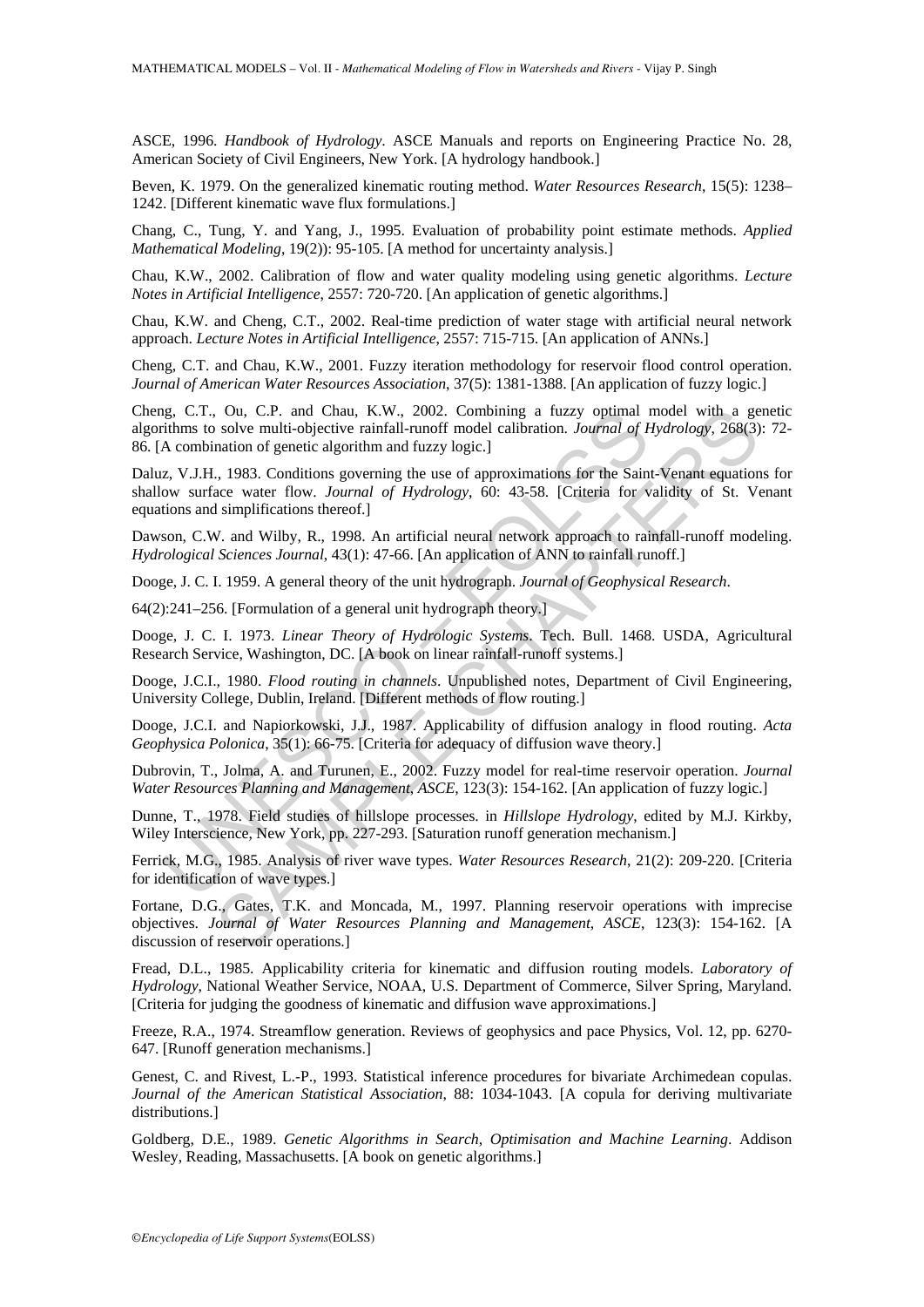Green, W. H. and Ampt, C. A. 1911. Studies on soil physics. 1. Flow of air and water through soils. *Journal of Agricultural Sciences*, 4:1–24. [Formulation of an infiltration equation.]

Hager, W.H. and Hager, K., 1985. Application limits of the kinematic wave approximation. *Nordic Hydrology*, 16: 203-212. [Criteria for judging the adequacy of the kinematic wave approximation.]

Holland, J.H., 1975. *Adaptation in Neural and Artificial S*ystems. An Arbor Science Press, Ann Arbor, Michigan. [A book on ANNs.]

Horton, R. E. 1940. An approach toward a physical interpretation of infiltration capacity. *Soil Science Society of America Proceedings*, 5:399–417. [Formulation of an infiltration equation.]

Hsu, K.-L., Gupta, H.V. and Sorooshian, S., 1995. Artificial neural network modeling of the rainfallrunoff process. *Water Resources Research*, 31(10): 2517-2530. [An application of ANN.]

Hunt, B., 1984. Asymptotic solution for dam break on sloping channel. *Journal of Hydraulic Engineering*, *ASCE*, 109(12): 1689-1706. [An approximate solution of a flood wave.]

Jaynes, E.T., 1957. Information theory and statistical mechanics, I. *Physical Review*, 106: 620-630. [Formulation of the principle of maximum entropy.]

Li, K.S., 1992. Point estimate method for calculating statistical moments. *Journal of Engineering Mechanics*, ASCE, 118(7): 1506-1511. [A method for uncertainty analysis.]

es, E.T., 1957. Information theory and statistical mechanics, I. *Physical K.S.*, 1967. Information of the principle of maximum entropy.]<br>
K.S., 1992. Point estimate method for calculating statistical moments. *Jotanics*, 1957. Information theory and statistical mechanics, 1. *Physical Review*, 106; 620<br>of the principle of maximum entropy.]<br>2. Point estimate method for calculating statistical moments. Journal of Engine<br>SCE, 118(7): 1506-15 Liggett, J. A. and Woolhiser, D. A. 1967. Finite-difference solutions of the shallow water equations. *Journal of Engineering Mechanics Division*, *ASCE*. 93(EMZ):39–71. [A discussion of numerical schemes.]

Lighthill, M. J. and Whitham, G. B. 1955. On kinematic waves: 1. Flood movement in long rivers. *Proceedings of the Royal Society of London*. Series A. 229: 281–316. [Formulation of the kinematic wave theory.]

Liong, Y.S., Lim, W.H. and Paudyal, G.N., 2000. River stage forecasting in Bangladesh: neural networks approach. *Journal of Computing in Civil Engineering*, *ASCE*, 14(1): 1-8. [An application of ANN.]

Marsalek, J., Maksimovic, C., Zeman, E. and Price, R., editors, 1996. *Hydroinformatics Tools for Planning*, *Design*, *Operation*, *and Rehabilitation of Sewer Systems*. NATO-ASI Series, Kluwer Academic Publishers, Dordrecht, The Netherlands. [A book on hydroinformatics.]

Minns, A.W. and Hall, M.J., 1996. Artificial neural networks as rainfall-runoff models. *Hydrological Sciences Journal*, 41(3): 399-418. [An application of ANN.]

Mishra, S. K. and Singh, V. P. 2003. *Soil Conservation Service*-*Curve Number Methodology*. Kluwer Academic Publishers, Boston. [A book on the SCS-CN method.]

Mishra, S.K. and Seth, S.M., 1996. Use of hysteresis for defining the nature of flood wave propagation in natural channels. *Hydrological Sciences Journal*, 42(2): 153-170. [A discussion of the role of hysteresis.]

Morris, E.M., 1979. The effect of the small slope approximation and lower boundary conditions on solution of Saint Venant equations. *Journal of Hydrology*, 40: 31-47. [A discussion of lower boundary conditions when deriving simplified solutions of St. Venant equations.]

Moussa, R. and Bocquillon, C., 1996. Criteria for the choice of flood routing methods in natural channels. *Journal of Hydrology*, 186: 1-30. [Criteria fro choosing flood routing methods.]

Nash, J. E. 1957. The form of the instantaneous unit hydrograph. *IAHS*. 45(3):114–121. [Development of unit hydrograph based on a cascade of linear reservoirs.]

Olivera, R. and Loucks, D.P., 1997. Operating rules for multireservoir systems. *Water Resources Research*, 33(4): 839-852. [Reservoir operating rules.]

Ozelkan, E.C. and Duckstein, L., 2001. Fuzzy conceptual rainfall-runoff models. *Journal of Hydrology*, 253(1-4): 41-68. [An application of fuzzy logic.]

Panu, U. S. 1992. Application of some entropic measures in hydrologic data infilling procedures.

In *Entropy and Energy Dissipation in Water Resources*, ed. V. P. Singh and M. Fiorentino, pp. 175–192. Kluwer Academic, Dordrecht, The Netherlands. [An application of pattern recognition.]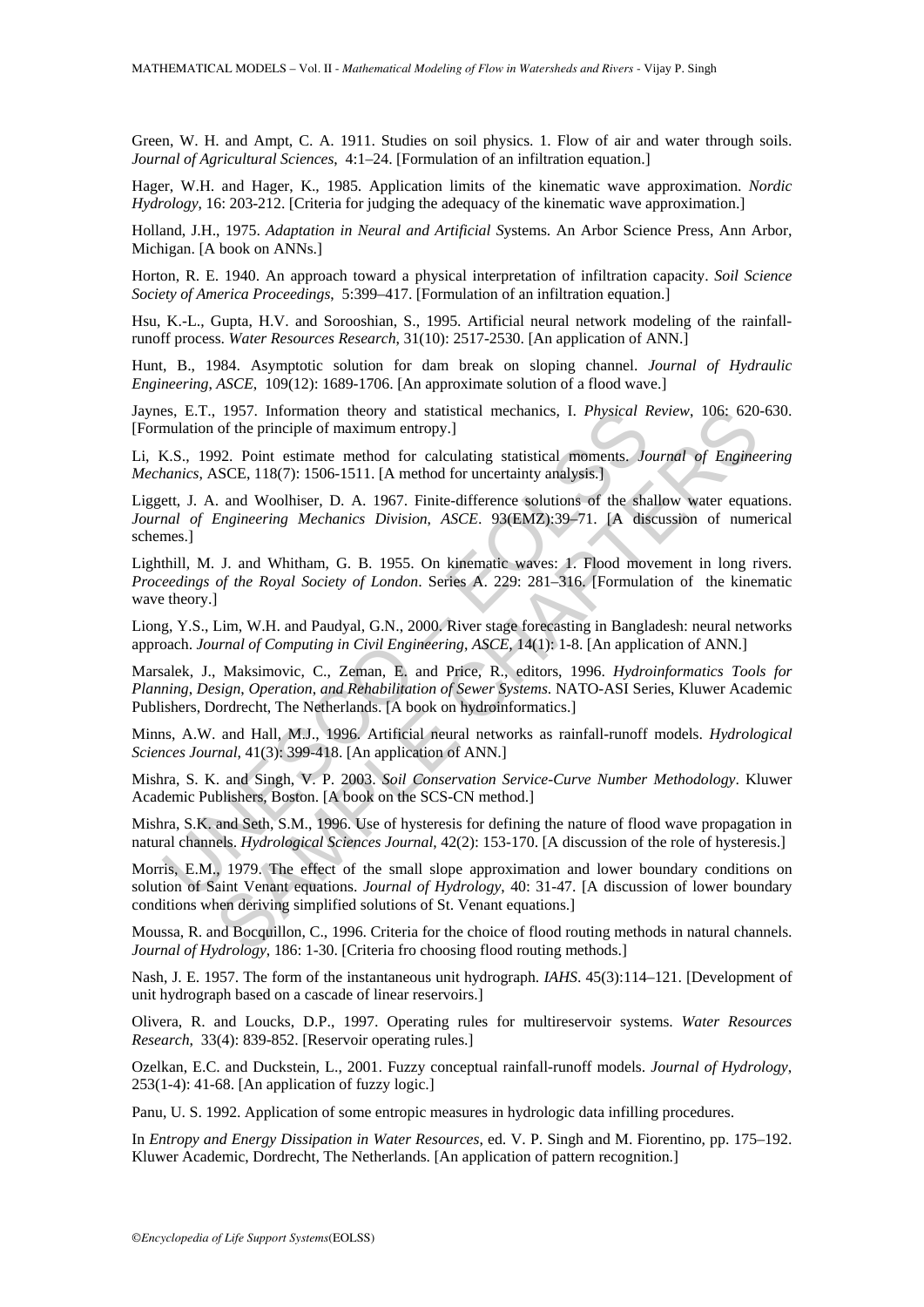Parlange, J.Y., Hogarth, W., Sander, G., Rose, C., Haverkamp, R., Surin, A. And Brutsaert, W., 1990. Asymptotic expansion for steady state overland flow. *Water Resources Research*, 26(4): 579-583. [A discussion of overland flow.]

Pearson, C.P., 1989. One dimensional flow over a plane: criteria for kinematic wave modeling. *Journal of Hydrology*, 111: 39-48. [Criteria for applicability of kinematic wave routing.]

Phatarford, R. M. 1976. Some aspects of stochastic reservoir theory. *Journal of Hydrology*. 30:199–217. [A discussion of reservoir theory.]

Philip, J. R. 1969. Theory of infiltration. In *Advances in Hydroscience*, *Vol. 5*, ed. V. T. Chow, pp. 215– 296. Academic Press, New York. [A discussion of infiltration theories.]

Ponce, V. M. 1986. Diffusion wave modeling of catchment dynamics. *Journal of Hydraulic Engineering*, 112(8):716–727. [A discussion of applicability of diffusion wave theory.]

Ponce, V.P. and Simons, D.B., 1977. Shallow wave propagation in open channel flow. *Journal of Hydraulics Division*, *ASCE*, 103(HY12): 1461-1475. [An application of linear perturbation theory.]

e, V.M., Li, R.M. and Simons, D.B., 1978. Applicability of kinematic and diff<br>*xdraulics Division*, ASCE, 104(HY3): 363-360. [Criteria for judging the adeg<br>sion wave theories.]<br>
p. R.K., 1985. Flood routing. in *Developmen* **FRAME SET ASSET ASSET ASSET ASSET AND THE SET AND SIGNAL TRANSFER CONSTRAINS IN A LILE R.M. and Simons, D.B., 1978. Applicability of kinematic and diffusion models.** *Joy**Division***,** *ASCE***, 104(HY3): 363-360. [Criteria** Ponce, V.M., Li, R.M. and Simons, D.B., 1978. Applicability of kinematic and diffusion models. *Journal of Hydraulics Division*, *ASCE*, 104(HY3): 363-360. [Criteria for judging the adequacy of kinematic and diffusion wave theories.]

Price, R.K., 1985. Flood routing. in *Developments in Hydraulic Engineering*, Series 3, edited by P. Novak, Elsevier Applied Science Publishers, London, pp. 129-173. [A discussion of channel flow routing.]

Rao, A. R. and Hamed, K. H., 2000. *Flood Frequency Analysis*. CRC Press, Boca Raton, Florida. [A book on frequency analysis.]

Renard, K. G., Rawls, W. J., and Fogel, M. M. 1982. Currently available models. In *Hydrologic Modeling of Agricultural Watershed*, ed. C. T. Haan, pp. 507–522. ASAE Monograph No. 5. American Society of Agricultural Engineers, St. Joseph, MI. [A discussion of watershed hydrologic models.]

Raman, H. and Sunilkumar, N., 1995. Multivariate modeling of water resources time series using artificial neural networks. *Hydrological Sciences Journal*, 40(2): 145-163. [An application of ANN.]

Richards, L. A. 1931. Capillary conduction of liquids through porous mediums. *Physics*, 1: 318–333. [Derivation of equations for unsaturated flow.]

Rosenblueth, E., 1981. Point estimates for probability. *Applied Mathematical Modeling*, 5: 329-335. [A method for uncertainty analysis.]

Russell, S.O. and Campbell, P.F., 1996. Reservoir operating rules with fuzzy programming. *Journal of Water Resources Planning and Management*, *ASCE*, 122(3): 165-170. [An application of fuzzy logic.]

Salas, J. D., Delleur, J. W., Yevjevich, V., and Lane, W. L. 1980. *Applied Modeling of Hydrologic Time Series*. Water Resources Publications, Littleton, CO. [A book on time series analysis.]

Savic, D.A., Walters, G.A. and Davidson, J.W., 1999. A genetic programming approach to rainfall-runoff modeling. *Water Resources Management*, 13: 219-231. [An application of genetic algorithm.]

Sharma, T. C. and Dickinson, W. T. 1980. System model of daily sediment yield. *Water Resources Research*. 16(3):501–506. [An application of time series analysis to sediment yield.]

Singh, V.P., 1988. *Hydrologic Systems: Vol*. *1. Rainfall*-*Runoff Modeling*. Prentice Hall, Englewood Cliffs, New Jersey. [A book on rainfall-runoff modeling.]

Singh, V. P. 1989. *Hydrologic Systems: Vol*. *2. Watershed Modeling*. Prentice Hall, Englewood Cliffs, NJ. [A book on watershed runoff modeling.]

Singh, V. P. 1990. Hydraulic considerations for water resources modeling. *V*. *U*. *B*. *Hydrologie* 17, 280 pp. Vrije Universiteit Brussel, Brussels, Belgium. [A book on watershed hydraulics.]

Singh, V. P. 1993. *Elementary Hydrology*. Prentice Hall. Englewood Cliffs, NJ. [A book on hydrology.]

Singh, V. P. (ed.) 1995. *Computer Models of Watershed Hydrology*. Water Resources Publications, Littleton, Colorado. [A book on computer watershed hydrology models.]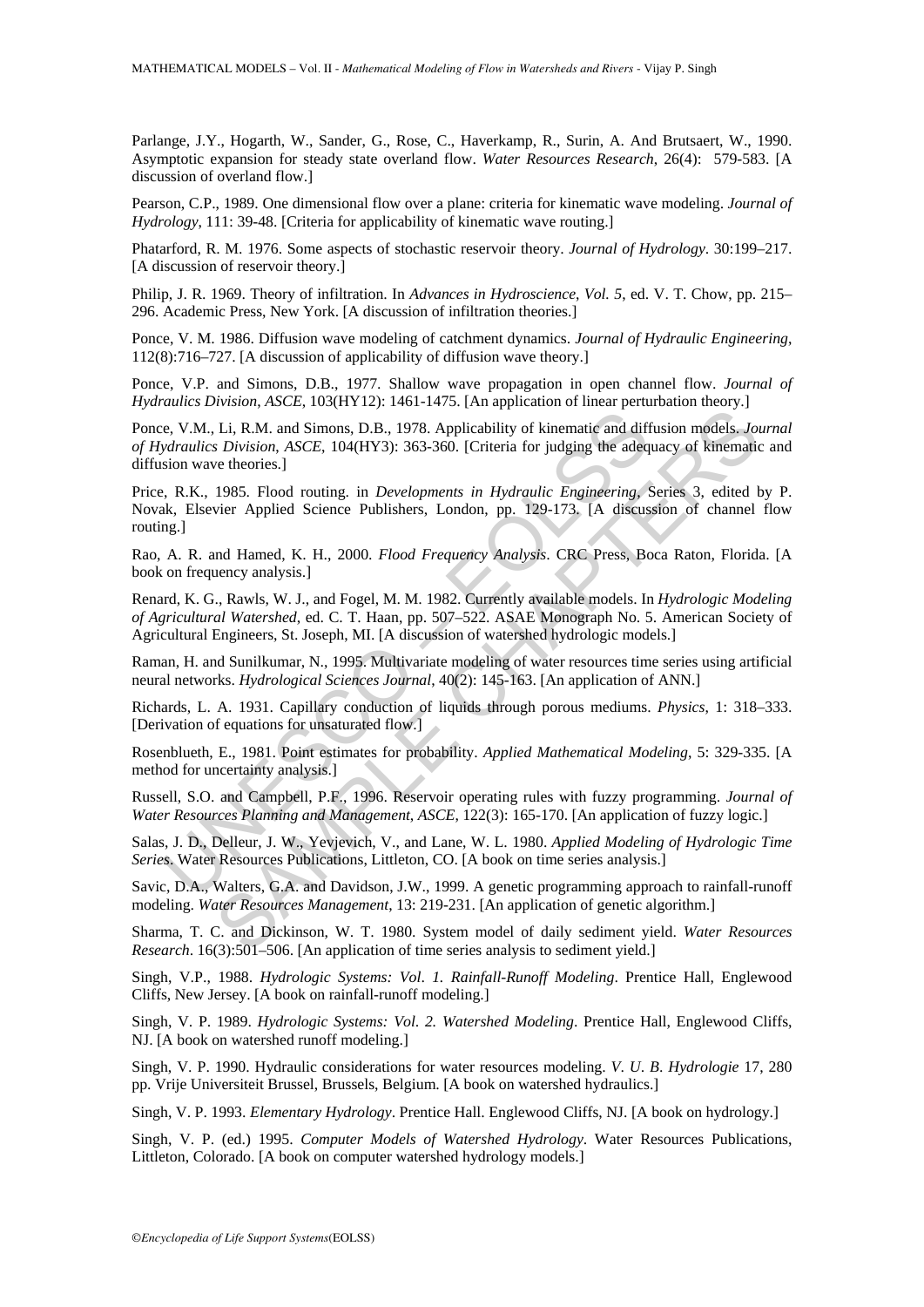Singh, V. P. 1996. *Kinematic Wave Modeling in Water Resources: Surface Water Hydrology*. John Wiley & Sons, New York. [A book on kinematic wave theory and its application.]

Singh, V. P. 1997a. Hydrology: Perspectives and issues. In *Proceedings of International Symposium on Emerging Trends in Hydrology*, Vol. 1, University of Roorkee, Roorkee, India. [A discussion of what hydrology is.]

Singh, V. P. 1997b. *Kinematic Wave Modeling in Water Resources: Environmental Hydrology*. John Wiley & Sons, New York. [A boo on kinematic wave theory.]

Singh, V. P. 1998a. *Entropy*-*Based Parameter in Hydrology*. Kluwer Academic Publishers, Boston. [A book on the entropy method.]

Singh, V.P., 1998b. The use of entropy in hydrology and water resources. *Hydrological Processes*, 11: 587-626. (A discussion of entropy applications.]

Singh, V.P. and Aravamuthan, V., 1997. Accuracy of kinematic-wave and diffusion-wave approximations for time-independent flow with momentum exchange included. *Hydrological Processes*, 11: 511-532. [Criteria fro the adequacy of kinematic and diffusion wave theories.]

eria fro the adequacy of kinematic and diffusion wave theories.]<br>
h, V.P., Baniukiewicz, A., and Chen, V. J. 1982. An instantaneous unit sed<br>
upland watersheds. In *Modeling Components of Hydrologic Cycle,* ed. V. F<br>
re Re France Extending Components of Hydrology and Secure Treverses (CF 211)<br>
Deadeley of Kinematic and diffusion wave theories.]<br>
Baniukiewicz, A., and Chen, V. J. 1982. An instantaneous unit sediment graph stud<br>
watersheeks. I Singh, V.P., Baniukiewicz, A., and Chen, V. J. 1982. An instantaneous unit sediment graph study for small upland watersheds. In *Modeling Components of Hydrologic Cycle*, ed. V. P. Singh, pp. 534–554. Water Resources Publications, Littleton, CO. [An application IUH theory to sediment.]

Singh, V. P. and Fiorentino, M. (Eds.) 1992. *Entropy and Energy Dissipation in Water Resources*. Kluwer Academic, Dordrecht, The Netherlands. [A book on entropy and energy dissipation.]

Singh, V. P. and Frevert, D. K. (eds.) 2002a. *Mathematical Models of Large Watershed Hydrology*. Water Resources Publications, Highlands ranch, Colorado. [A book on computer models.]

Singh, V. P. and Frevert, D. K. (eds.) 2002b. *Mathematical Models of Small Watershed Hydrology and Applications*. Water Resources Publications, Highlands ranch, Colorado. [A book on computer models.]

Singh, V. P. and Frevert, D. K. (eds.) 2006. *Watershed Models*. CRC Press, Boca Raton, Florida. [A book on computer models.]

Singh, V. P. and Yu, F. X. 1990. Derivation of infiltration equation using systems approach. *Journal of Irrigation and Drainage Engineering*, 116(6):837–858. [Derivation of a generalized infiltration equation.]

Smith, R. E. 2002. *Infiltration Theory for Hydrologic Applications*. Water Resources monograph 15, American Geophysical Union, Washington, D. C. [A book on infiltration.]

Soil Conservation Service. 1971. Hydrology, In *SCS National Engineering Handbook* (section 4). USDA, Washington, DC. [A book on hydrology.]

Sorooshian, S. 1983. Surface water hydrology: On line estimation. *Reviews of Geophysics and Space Physics*, 21(3):706–721. [A discussion of forecasting methods.]

Strupczweski, W. and Napioprkwoski, J.J., 1990. Linear flood routing model for rapid flow. *Hydrological Sciences Journal*, 35(½): 149-164. [A simplified diffusion wave method.]

Tilmant, A., Vanclosster, M., Duckstein, L. and Persoons, E., 2002. Comparison of fuzzy and nonfuzzy optimal reservoir operating policies. *Journal of Water Resources Planning and Managemnt*, *ASCE*, 128(6): 390-398. [Comparison of operating rules.]

Tsai, C. and Franceschini, S., 2003. An improved point estimate method for probabilistic risk assessment. *Proceedings of World Water and Environmental Resources Congress*, *ASCE*, Phildelphia. [An uncertainty analysis method.]

Todorovic, P. 1982. Stochastic modeling of floods. In *Rainfall*-*Runoff Relationship*, ed. V. P. Singh, pp. 597–650. Water Resources, Littleton, CO. [A discussion of extreme value theory.]

Tung, Y. K. 1983. Point rainfall estimation for a mountainous region. *Journal of Hydraulic Engineering*, *ASCE*, 109(10):1386–1393. [A discussion of rainfall estimation.]

Unny, T. E. 1982. Pattern analysis for hydrologic modeling. In Statistical Analysis of Rainfall and Runoff, ed. V. P. Singh, pp. 349–387. Water Resources Publications, Littleton, CO. [A discussion of pattern analysis.]